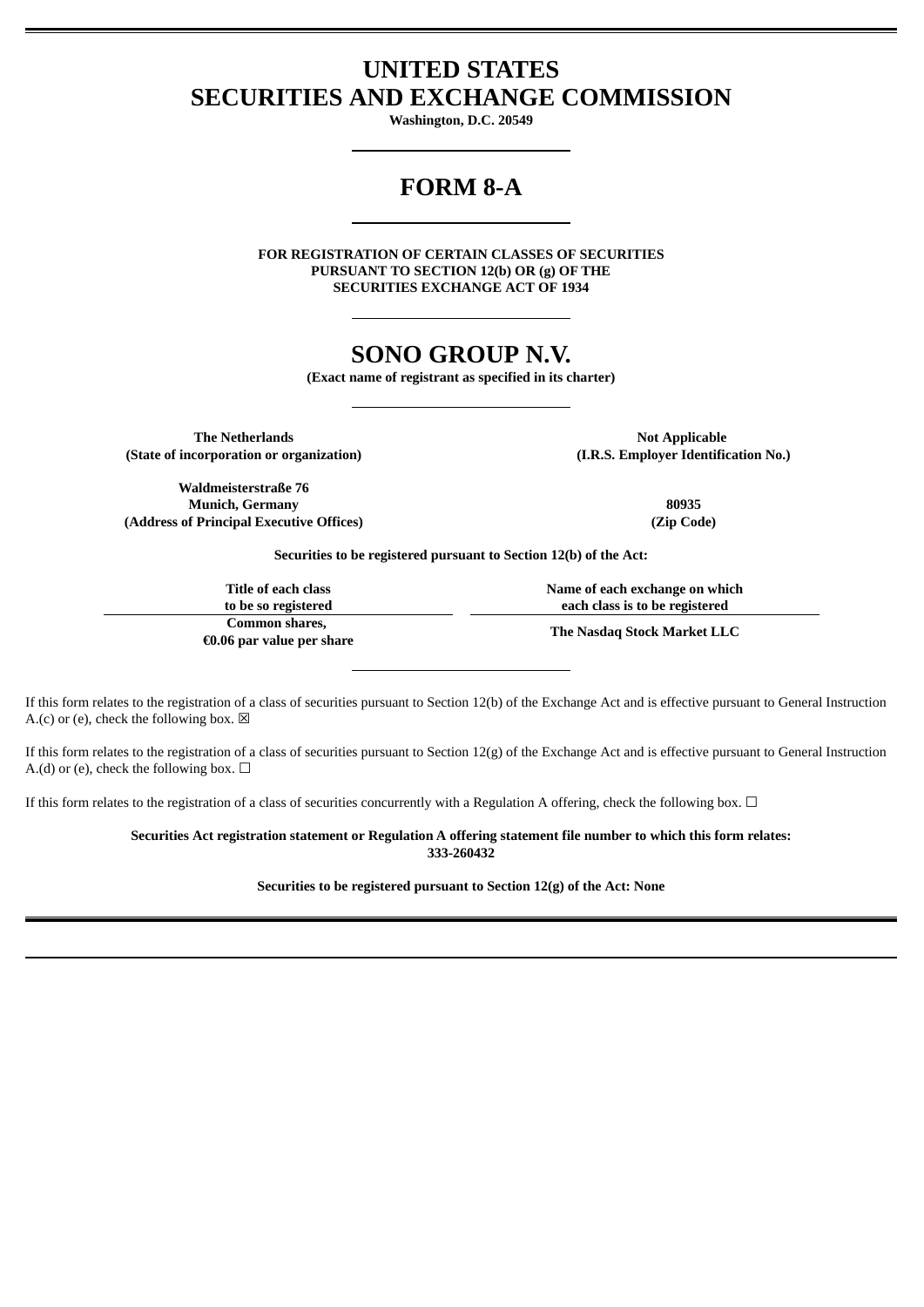#### **Item 1. Description of Registrant's Securities to be Registered.**

Sono Group N.V. (the "Company") hereby incorporates by reference the description of its common shares, €0.06 par value per share, contained under the heading "*Description of Share Capital and Articles of Association*" in the Company's Registration Statement on Form F-1 (File No. 333-260432), originally filed with the Securities and Exchange Commission (the "Commission") on October 22, 2021, as subsequently amended (the "Registration Statement"), and any prospectus that constitutes part of the Registration Statement to be filed separately by the Company with the Commission pursuant to Rule 424(b) under the Securities Act of 1933, as amended, which information shall also be deemed to be incorporated herein by reference.

#### **Item 2. Exhibits.**

In accordance with the "Instructions as to Exhibits" for Form 8-A, no exhibits are required to be filed as part of this registration statement because no other securities of the Company are registered on The Nasdaq Global Market LLC, and the securities registered hereby are not being registered pursuant to Section 12(g) of the Securities Exchange Act of 1934, as amended.